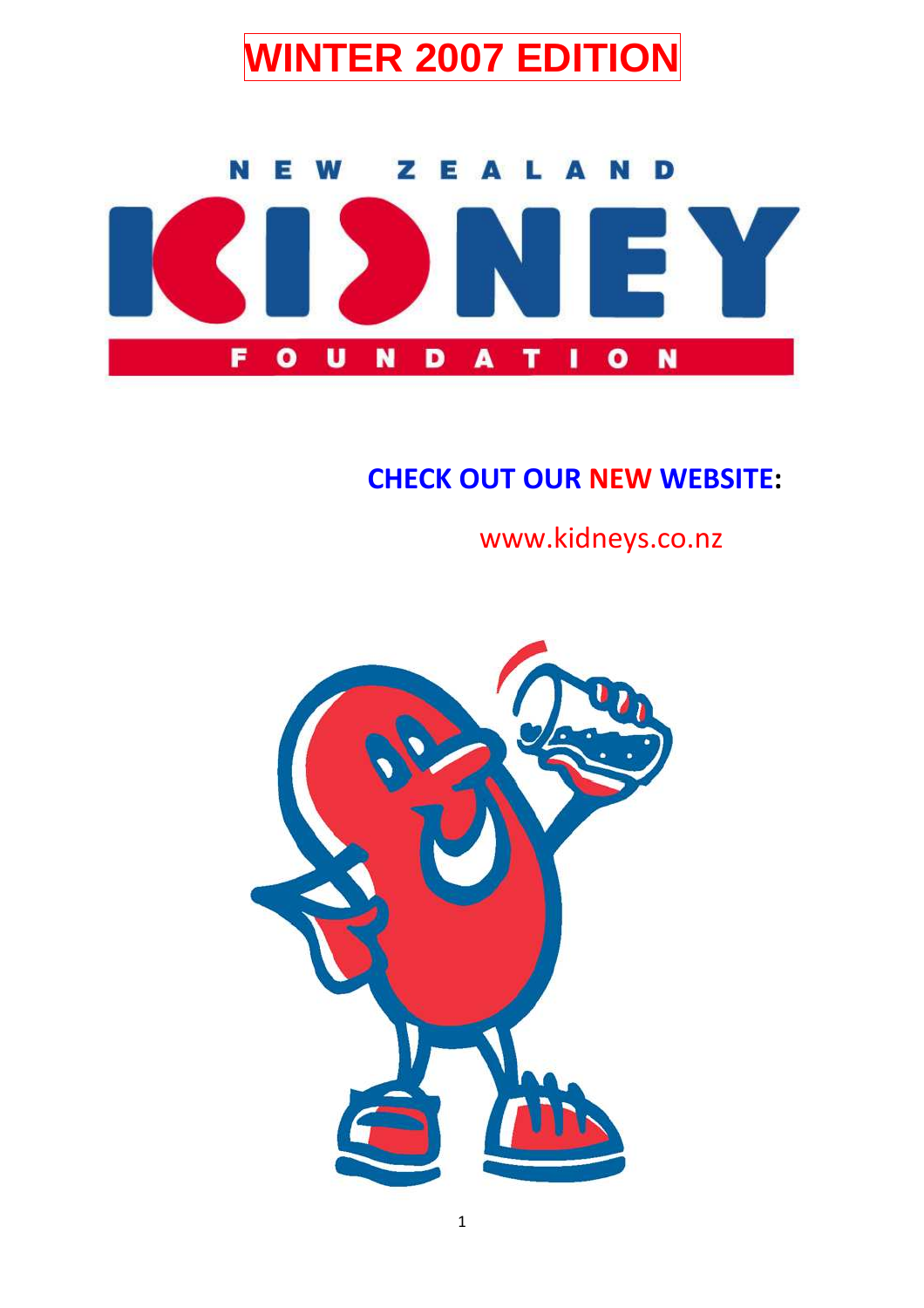## Welcome to the Winter Edition of the New Zealand Kidney Foundation Newsletter 2007

The winter has certainly arrived with vengeance this year, I actually enjoy getting rugged up to head outside, there certainly is something to be said about the changes in seasons, there is nothing nicer than being warmed up with a cup of something hot on a cold frosty morning.

Things have certainly heated up here at the Kidney Foundation, in June we held our annual Kidney Patient Support Group conference here in Christchurch, once again the open morning was well attended by members of the general public who braved the rain and cold temperatures to hear some excellent speakers, more of this later.

Our Medical Director, Dr Kelvin Lynn, has been busy putting together a discussion document of the NZKF's strategic objectives, which was also discussed at our annual conference. Kelvin will talk about this further in this newsletter.

#### The Website

The new website is up and running. It has taken a lot of work and will continue to be a work in progress. We aim to up date it weekly and welcome any suggestions or feedback you may have. The address has changed, although the old one will still take you there for a short while. The new address is www.kidneys.co.nz I am sure you will agree, a much more user friendly address!

Eventually the kidney patient support groups will have their own page within the site they can add their news to. This will make it more accessible for those looking for support within their own areas.

#### 0800 KIDNEY

The free phone line continues to be well used with a noticeable increase in calls following news items or programmes talking about kidney disease or organ donation. Many people are often surprised they are able to donate a kidney while they are still living and want to know a little of how the process works.

I have noticed an increase in the number of calls from people who are concerned about their kidney health or who have recently been told they have a kidney problem. This could be due to an increased awareness of the 0800 line or people being more proactive, or people just wanting more information.

It is encouraging to know this service to provide support and advice to people wanting further information, is being utilised.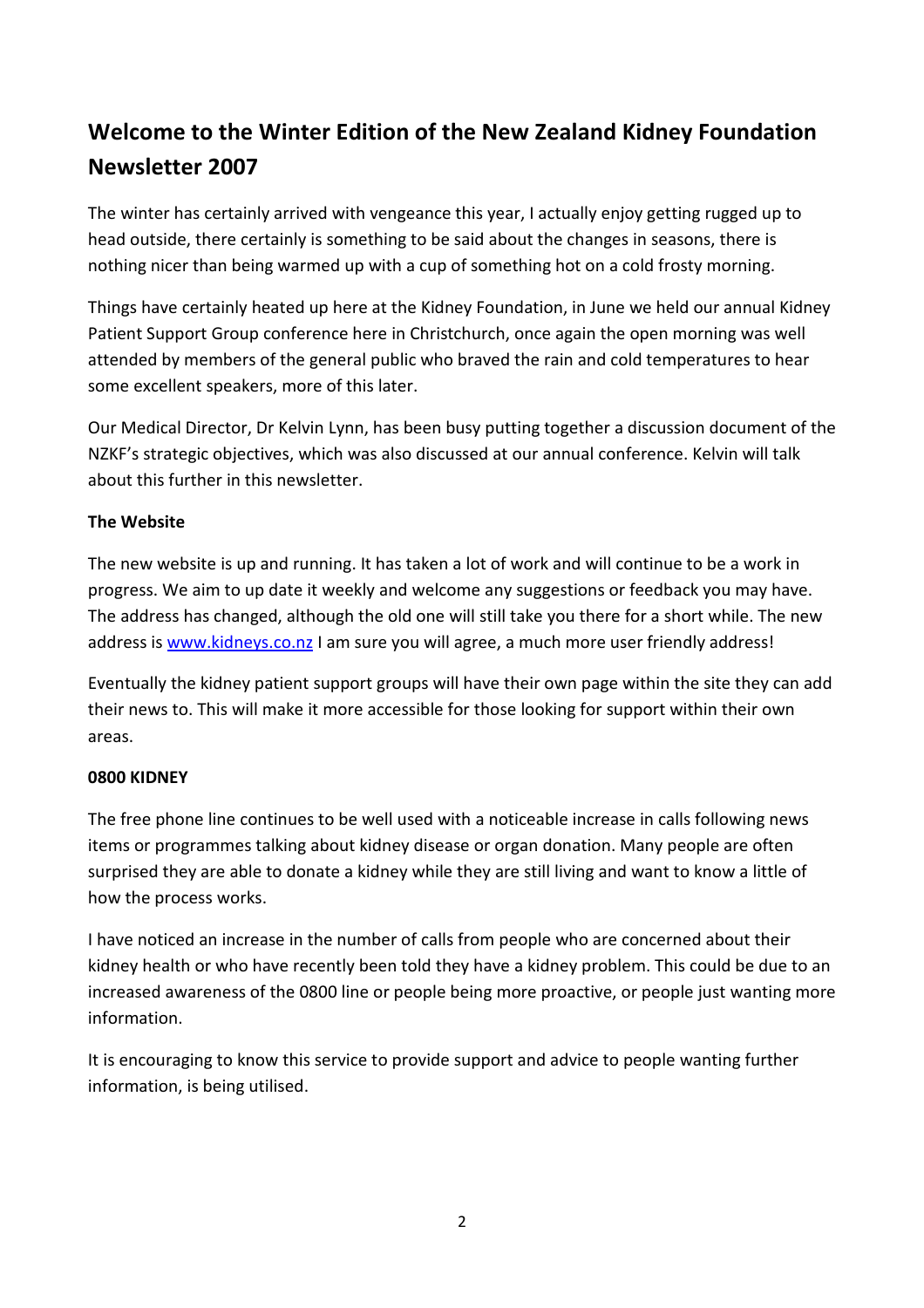#### Education

I have noticed an increasing number of requests from students and teachers wanting information about kidney disease and its treatments. This is an area the NZKF have been looking into as a way of raising awareness of kidney disease and organ donation, although our National Drink Water Week raises our profile, providing an education package for schools will go further in providing a wide range of information and education.

I recently was invited to speak at Samuel Marsden College in Wellington to Year 12 students about kidney disease and treatment. This was an ideal opportunity to find out if the information we feel it is important for the students to know actually meets the requirements of their curriculum. The feedback from the session was very positive with the teachers confirming the content met the objectives of the Health Technology paper.

#### Annual NZKF Conference for Kidney Support Groups

This year the conference was held in Christchurch on June  $15^{th}$  -16<sup>th</sup>. We had 30 delegates from Kidney Patient Support Groups throughout the country; once again the standard of presentations was high with some thought provoking messages.

The first day of the conference was reserved for delegates only. A member from each support group gave a brief summary of their groups activities over the past year. It was encouraging to hear so many groups active in their communities. The Southland Kidney Support Group have raised enough money to have an advertisement printed on the back of a bus for the next three years. The group is currently trying to find the "right" graphics to promote organ donation on the bus.

The Otago Kidney Support Group was able to purchase Portable DVD players for use while patients are on dialysis in the renal unit, a very popular purchase.

Wellington Kidney Society is seeing an increase in numbers using their holiday home in Taupo which is encouraging.

Christchurch Kidney Society has funding available on application, to assist young people affected by chronic kidney disease, to meet their goals in education, music and sport."

The afternoon was dedicated to the NZKF Strategic Goals drawn up by Dr Kelvin Lynn; these promoted some discussion and ultimately there was a general consensus the Foundation is moving in the right direction.

 A panel discussion with Stewart Eadie , for the National Heart Foundation, Dr Graham McGeoch a GP representing Pegasus Health Group and Lynne Taylor, Community Liaison Officer for the Diabetes Society, helped the NZKF to better understand the role of these other organisations and where we can work together for the benefits of our many mutual patients. All three participants talked about their organisations role and where they felt the NZKF fitted within them. As many of our patients are seen in all three areas it was important we endeavour to improve communication across our services.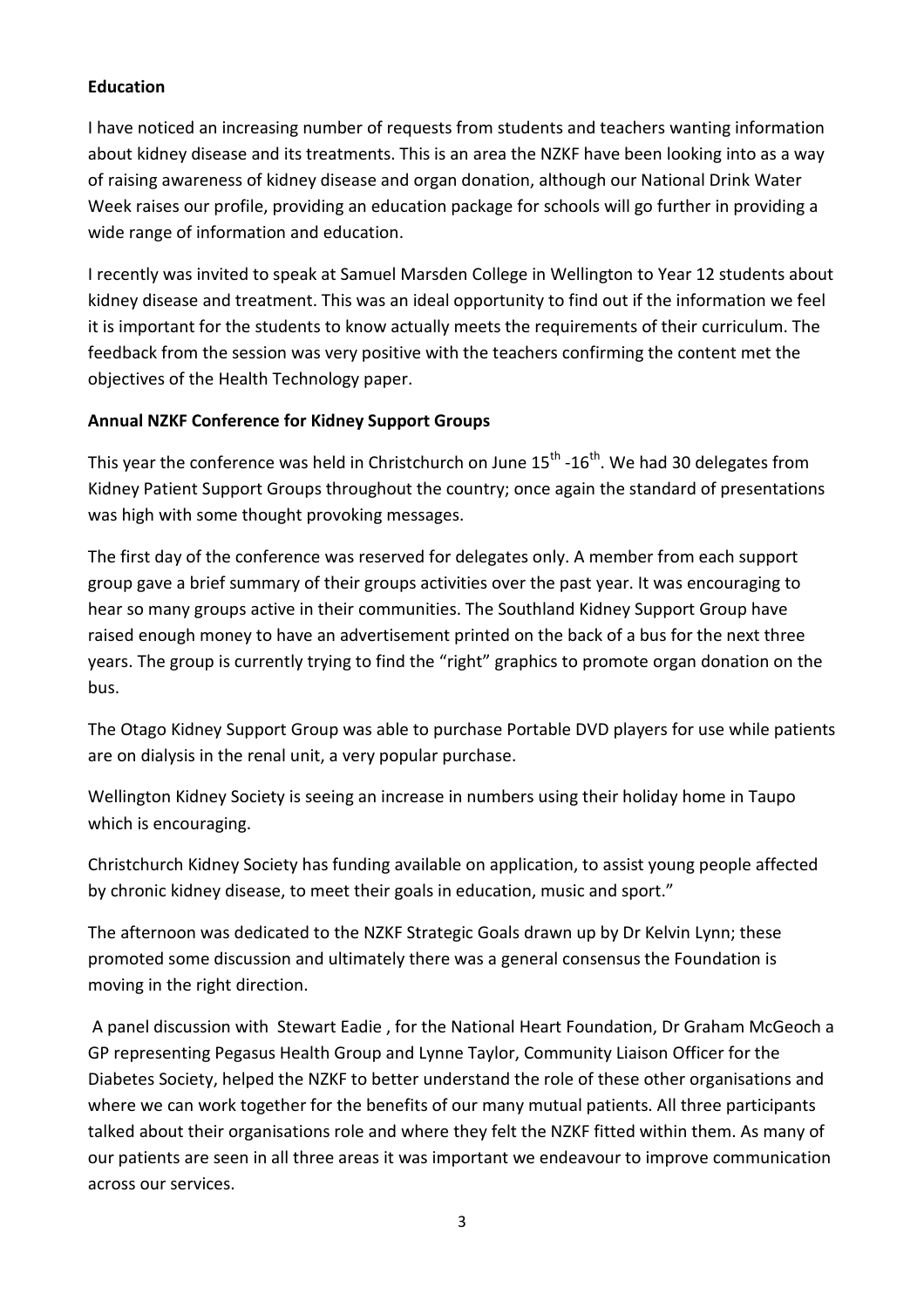Saturday Morning was open to the public and we were thrilled with the turnout on what was a miserable cold wet day, I realise Christchurch people are a hardy lot.

Kelvin Lynn began the morning with his presentation –Putting Kidney Disease in Context. This was a very interesting presentation, and certainly bought home the impact kidney disease has in this country. I have included some of the statistics Kelvin presented late in this newsletter. Kelvin talked about Chronic Kidney Disease (CKD) as a collective term for all manifestations and stages of kidney disease, with the key identifier giving an estimate of overall kidney function called the eGFR. He talked about the best way for a doctor to pick up CKD with three simple tests.

1. Measure your blood pressure.

- 2. Check your urine for protein
- 3. A blood test to measure the blood creatinine level (this enables eGFR to be calculated).

Kelvin highlighted the estimated cost of treating kidney failure vs the cost of transplantation, he also talked about what we know works when treating Chronic Kidney Disease and some new ways of dealing with it.



#### Saturday's Information Morning

Madeleine Price a renal dietician at Christchurch Hospital spoke about the importance of nutrition in kidney disease; she highlighted the importance of maintaining a healthy diet while trying to adhere to the "renal diet". She also mentioned the importance of maintaining a healthy body weight in an effort to minimise complications.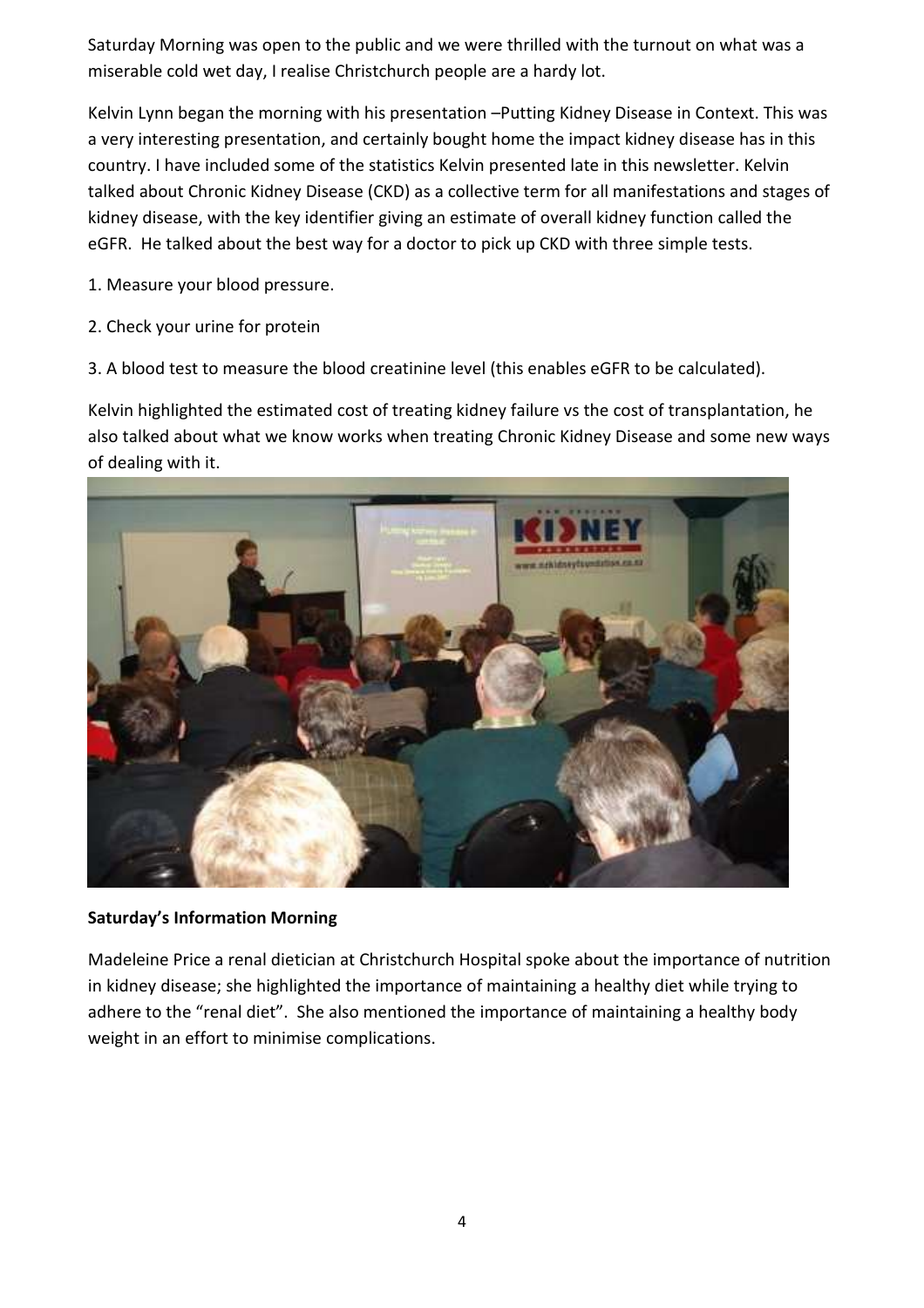

Michael Papesch spoke about his experience as a kidney transplant recipient and his wife Paula Martin spoke of her experience as a kidney donor. Michael and Paula both spoke openly and honestly about their experiences. I have included Michael's presentation in this edition and will put Paula's presentation in the next edition. Michael described briefly his time on Peritoneal Dialysis and some of the ups and downs he experienced during that time,

#### Bobbie, Nora & Tafale (NZKF Council) with Rachael (Auckland) and Glen (Tauranga)

his experience as a kidney transplant recipient was wonderful to listen to particularly with his sense of humour and honesty. Paula described watching Michael's health deteriorate with his decline to end stage renal failure and then onto dialysis. She talked about the trips to hospital and her decision to donate a kidney to Michael, the tests and investigations she endured prior to being told the surgery could go ahead and some of the frustrations she felt. Paula too was honest: like Michael her sense of humour shone through and must have been a great help both pre and post the transplant. They both provided some very useful information and a thought provoking presentation which received very positive feedback.

Sarah Armstrong the Kidney Transplant Coordinator at Christchurch Hospital spoke about her role and gave an insight into the process involved for somebody wanting to go the transplant waiting list and for somebody wanting to donate a kidney. It was interesting to hear her talk about the number of altruistic kidney donors the service has had so far and the process they go through too.

Janice Langlands from Organ Donation New Zealand (ODNZ) spoke about her role as an Organ Donor Coordinator and the role of ODNZ. With the Organ Donation Bill currently being heard at the select committee Janice was able to discuss some of the barriers to organ donation and how ODNZ is planning to address these. She also talked about the positive feedback she receives from the donor families when they receive a letter of thanks from the recipients of their family member's organs, this often helps the donors family to feel the decision they made to donate their loved ones organs was the right one.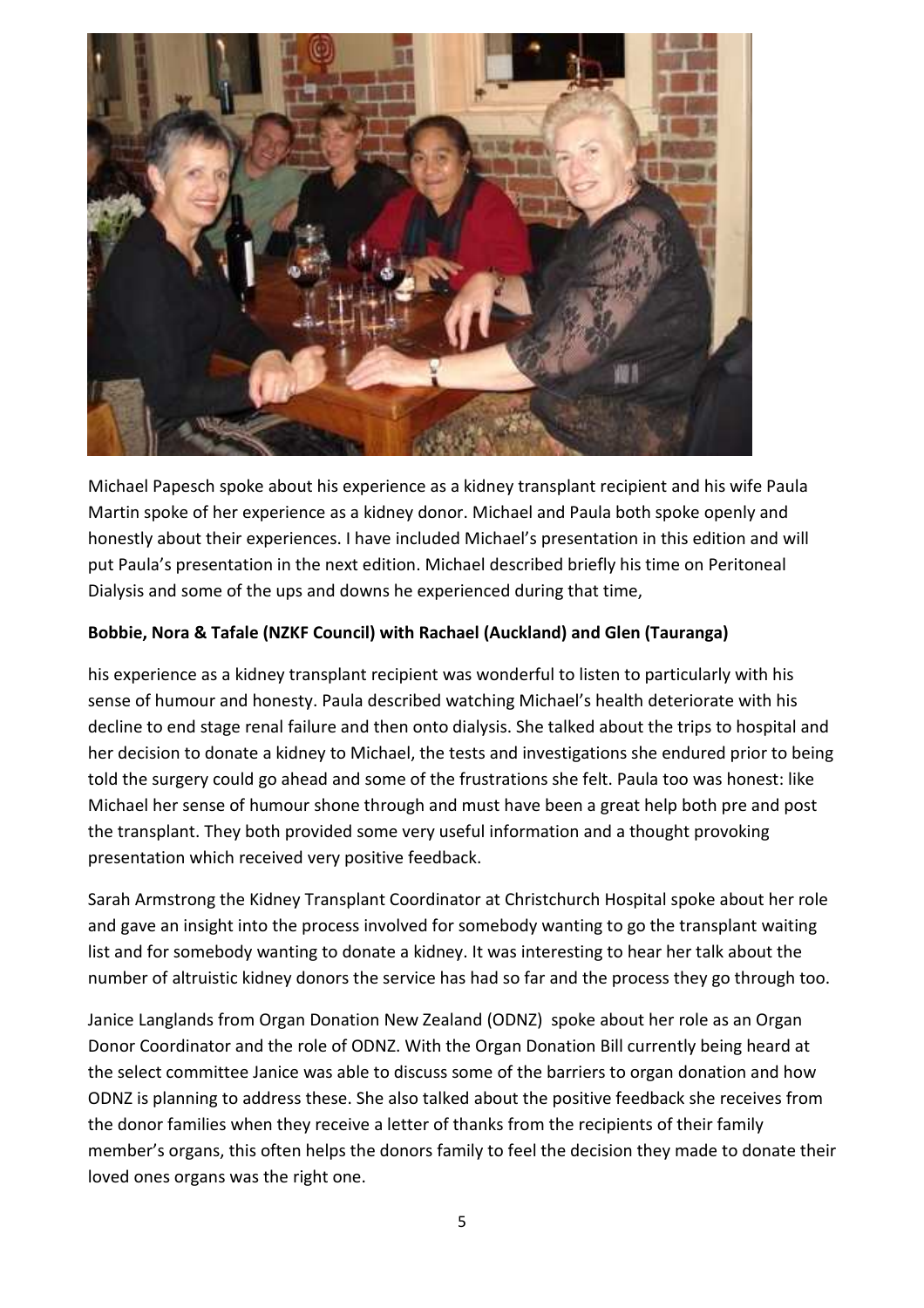The conference closed with a light lunch and the chance for people to talk to the speakers more informally. We hope to run more of these information mornings in the future.

#### From the Medical Director's Office

### New Strategic Goals for the Foundation debated at the 2007 New Zealand Kidney Foundation Patient Support Group Annual Conference in Christchurch

The Foundation was established in 1979 to increase the rates of kidney transplantation and to raise funds for research into the understanding, prevention and cure of kidney diseases. Much of the focus of the Foundation's activities has been on supporting people with kidney failure. Little attention has been paid to early detection of kidney disease in the community because of concerns about the effectiveness of such measures.

#### In 2007 the Foundation faces new challenges:

The International Society of Nephrology and the International Federation of Kidney Foundations have characterized chronic kidney disease as "common, harmful and treatable". To respond to this challenge we need to do things differently in the future.

We need a single body representing the needs of all kidney patients to the public, Government, the Ministry of Health and DHBs so that our message comes through loud and clear. The Government is currently focusing on the management of chronic diseases; diabetes, cancer and heart disease in particular. Kidney disease on its own is not seen as a priority. But many people with kidney disease now have other chronic diseases such as diabetes and heart disease: thus the Foundation has the opportunity to work with other groups such as Diabetes Societies and the National Heart Foundation to obtain government support.

In spite of our best efforts the rates of deceased donor transplantation have fallen and currently there is a community debate as to whether legislation and regulation by government will reverse this trend. The Foundation has a role to play in this debate.

Diabetes, now the commonest cause of kidney failure, affects 4 % of the population and is a public health epidemic. Effective treatment of blood pressure and diabetes reduces the incidence of kidney disease and slows its progression when present. Early detection and treatment, particularly of hypertension and diabetes, is more cost effective than dialysis or transplantation and has significant advantages for affected individuals and the health system. We still do not have well developed systems in the community for picking up high risk individuals with early kidney disease who would benefit from intensive treatment. Even when we have effective treatments there are still many barriers to their successful implementation.

The number of people on dialysis in New Zealand is predicted to increase by 4-6 % annually. In spite of evidence of the benefits of increase frequency and duration of haemodialysis and home dialysis there are major barriers to implementing these therapies. In spite of a desire to increase community based dialysis nearly half of all patients are on hospital dialysis.

Over the past year the Executive Committee have been reviewing the goals of the Foundation. The results of this work have been endorsed by the Council. The 2007 New Zealand Kidney Foundation Patient Support Group Annual Conference was an ideal forum for debating these goals with consumers and their supporters.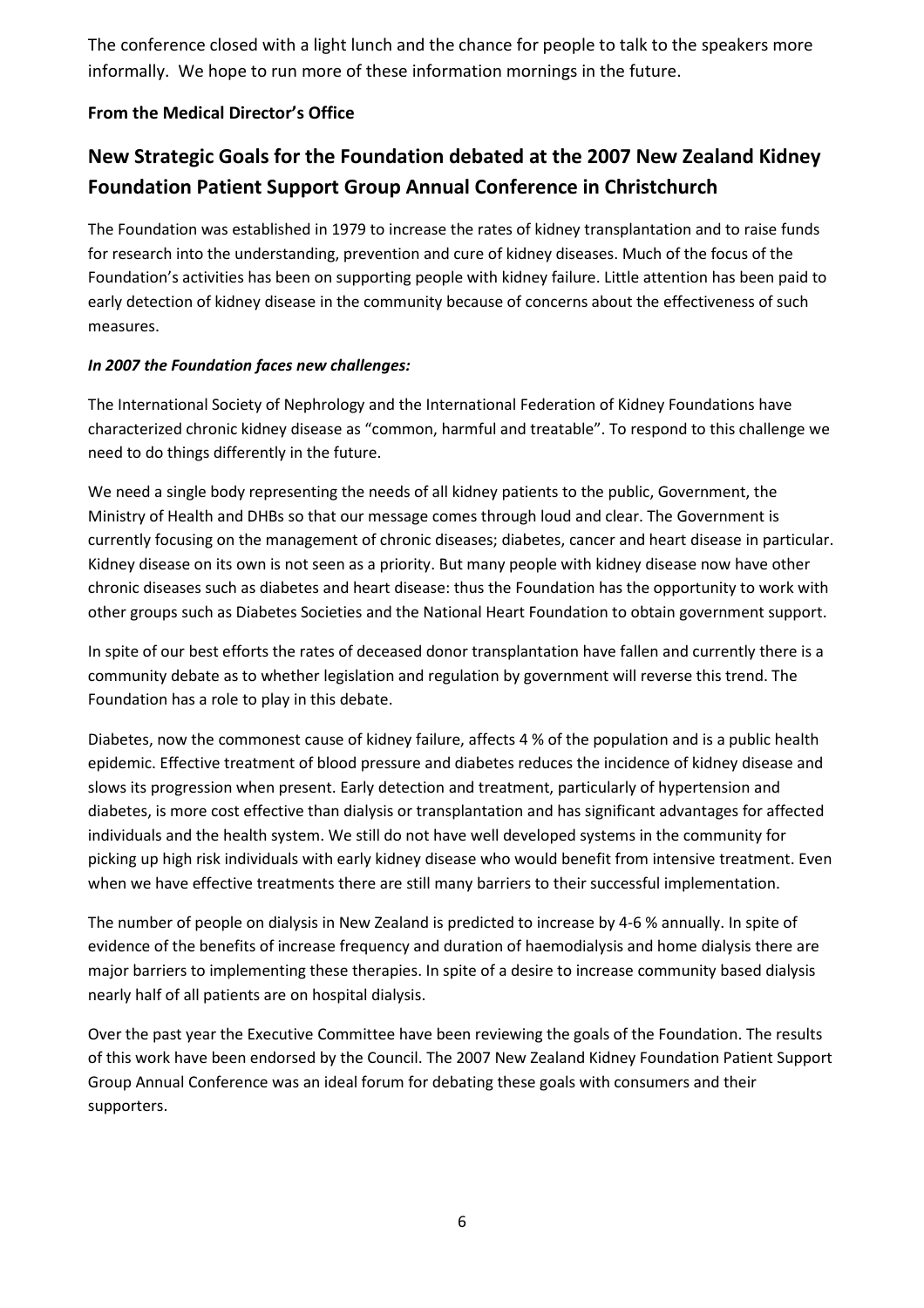#### The New Zealand Kidney Foundation's goals in 2007 are:

- 1. To establish the New Zealand Kidney Foundation as THE credible, nationwide voice regarding kidney disease in the community.
- 2. To collaborate with patient support groups and the National Renal Advisory Board in the development of the Foundations policies.
- 3. To advocate for the recognition of kidney disease as a major chronic disease for New Zealanders, particularly Maori and Pacific Island peoples, that has significant social and economic impact.
- 4. To work with primary care practitioners, other non-government organisations and the Ministry of Health, for the inclusion of markers of kidney disease as part of chronic disease assessment in primary care.
- 5. To promote transplantation as the most effective and cost-efficient treatment for end-stage kidney failure to the public, Ministry of Health, Government and other key stakeholders and to reduce barriers to living kidney transplantation.
- 6. To advocate for equitable access to all forms of dialysis therapy and recognition of the special needs of people on dialysis.
- 7. Funding of research to address issues important for the prevention and treatment of kidney disease in New Zealand identified by, and in keeping with, the goals of the Foundation.

The Foundation would appreciate feedback from readers on these new goals.

#### From Michael Papesch

Paula and I are here to talk to you today about our experiences as a kidney donor, in Paula's case, and the kidney recipient, in my case.

This is the story of the Kidney Kids – as my mother-in-law likes to call us.

The story of the Kidney Kids starts with my kidney disease.

In June 1996 I didn't know the first thing about kidney disease. For a couple of months I had been feeling really tired, and was finding it harder and harder to keep up with my circuit class at the gym. In January 1996 I had been at the front of the class, by June I was lagging far behind. I couldn't explain the change. My shins and ankles were swelling up – to the point that if I pressed firmly on my shinbone, I could make an indentation into the skin of half an inch or so.

I thought it was stress. A year earlier I had started a new management job and I was struggling with it. I was working long hours and my last performance assessment hadn't been too good. My then wife was nagging me about overworking. Being stubborn the last thing I wanted to do was to confirm that I had been working too hard – and so I didn't see a doctor for several months.

Well, my doctor didn't think it was stress at all. He looked at me incredulously when I suggested it to him. Instead he did a simple dip stick test in a small urine sample. Before I knew it I was off to the Renal Unit in Wellington Hospital.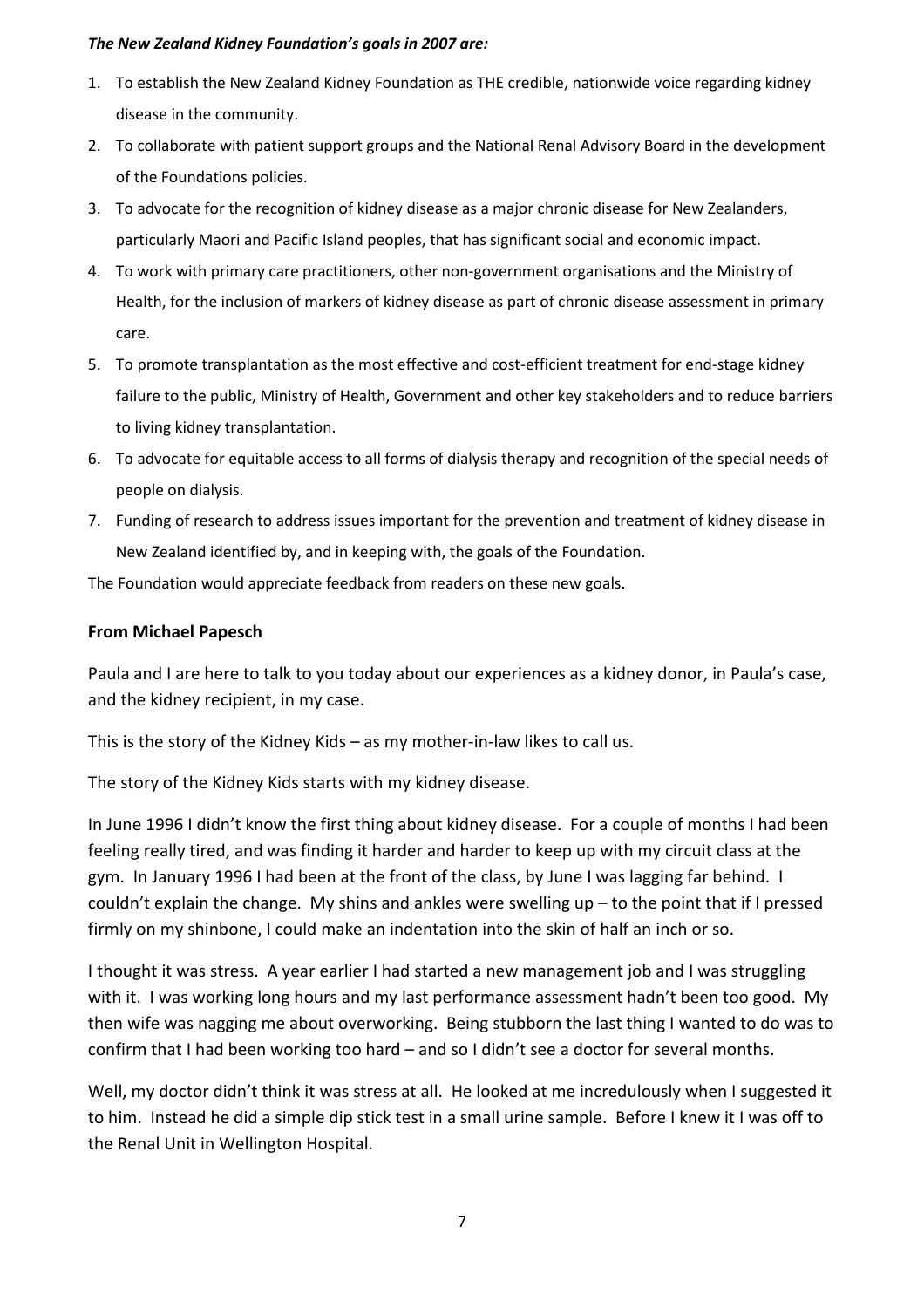At this stage I had no idea what was going on. There were lots of questions. What have I got? How could this happen to me? How could I have kidney disease- I was young – about 34 years old – and pretty healthy. Wasn't I?

A week later I had the biopsy. By that time I was so fluid overloaded that the pressure on my internal organs was killing me. I couldn't lie down. I had to sleep sitting up. I spent hours sitting in a hot bath because that took the pressure off. On the day of my biopsy my then wife had to rush me to hospital at two in the morning because the pain was too much to bear.

When the biopsy results came back I found that I had membranous glomerulonephritis. I had no idea what this meant. The doctors at Wellington Hospital seemed pretty excited – it seems they don't get too many *membranous* cases in Wellington. I had novelty value. I had endless visits at my hospital bed from the trainee doctors and registrars – being asked the same questions over and over again. It seemed like I was today's case study - a training video, but a real live one.

A few months later I discovered that Jonah Lomu had the same thing that I had. This helped a lot – if only because I could say to people "I've got the same thing as Jonah Lomu". At that point everybody would nod knowingly and wouldn't ask too many more questions that I didn't know how to answer. But it was handy for another reason – as it transpired whatever happened to Jonah seemed to happen to me some 12-18 months later. Watching Jonah was like watching a forecast of what was about to happen to me.

This was the start of my rollercoaster experience with kidney disease. Various treatments were tried – and each worked for a time. First cab off the rank was a six month cocktail of chemotherapy and steroids. I remember a couple of things about this regime. First was the impact of the steroids – they make you hyperactive. I remember getting up one Saturday morning – about 5am – and completely re-arranging the kitchen cupboards by the time my then wife struggled out of bed. Steroids also make you ravenously hungry. Another evening I recall opening the fridge door, and eating the fridge, starting at the top and working all the way down to the bottom. The second thing I remember about this regime is that it worked.

It worked for about 3 years. And then it stopped. So we tried it again. But it didn't work that time, it never even took hold. So we tried another drug, - Cyclosporin. And this worked. I was also told it would help my ever growing bald spot, but it didn't. I guess you can't have it all.

Cyclosporin worked for about 2½ years. In June 2004 I remember getting a really bad dose of the flu. Two weeks later my swollen ankles were back in business.

After that it was a countdown to dialysis. The countdown lasted about a year, and was by far the worst part of the experience. I was literally waiting to become sufficiently ill to receive dialysis. That year consisted of constant headaches, bouts of vomiting and diarrhea, excruciating body cramps, extreme tiredness and fluid overload.

When it came, dialysis was such a relief. I had been worried about it. I had elected to do peritoneal dialysis because of the flexibility that it would give me to travel. But in the countdown all I could see before me was an endless stream of bags and tubes. In fact, once I started I couldn't recall ever having felt so good.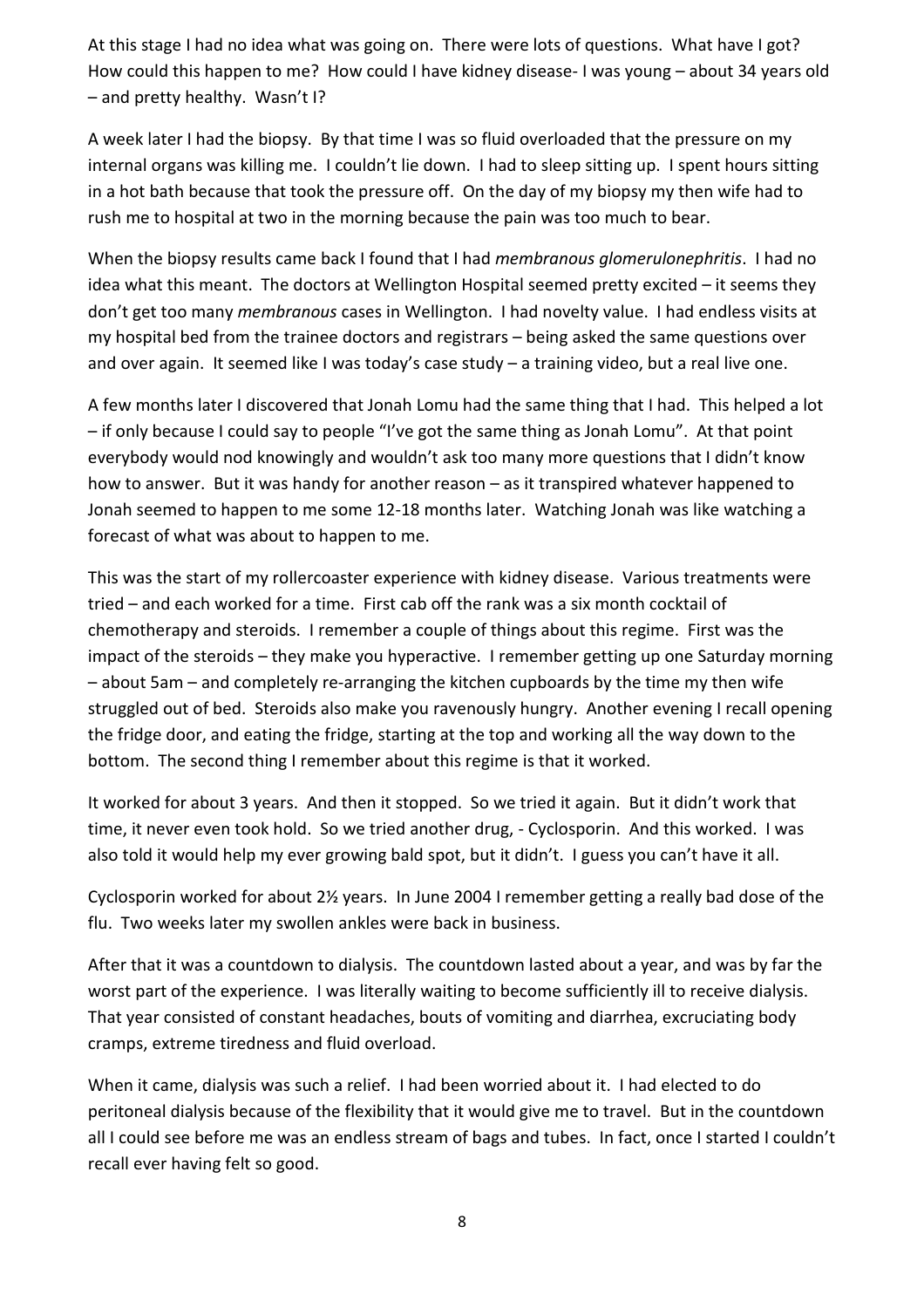Peritoneal dialysis was like changing the oil on your car. It's a bit fiddly and time consuming, but if you were careful it was straightforward. It was strangely easy to break you life into 4 to 6 hour segments between treatments, provided you planned ahead. I was lucky that I had an office job and a sympathetic employer with a well furnished sick bay – and people who were prepared to come and visit me at lunchtimes as I did my oil change.

Dialysis is a mixed blessing however. Yes, it keeps you alive. But it is a very imperfect solution. I hope I wasn't on dialysis long enough to face the worse side-effects – lower life expectancy because of the co-morbidities. But it does have more immediate setbacks.

- For example, I did have the odd rush into hospital because my potassium levels were too high – with the risk of interfering with my heart function
- I was often fluid overloaded with the risk of very high blood pressure
- But on a number of occasions I was dehydrated. One day I collapsed through dehydration outside my office, having to be rescued by the Green MP Sue Kedgley who called for the ambulance
- I experienced the unintended weight gain as your body absorbs calories from the glucose rich dialysis fluid. In a year I put on about 8 kilos even though I was sticking pretty close to a Weight Watchers diet.
- And worst of all, I suffered a bout of peritonitis an internal infection that is a risk with the dialysis process. This was the most excruciating pain I can ever recall. And by the time I made it to the A&E department my blood pressure had plummeted to 60 over 30.Despite these setbacks, at least dialysis keeps you alive. It's amazing what you will put up with when the alternative is a slow death. The other key factor in making dialysis bearable

Was the potential end in sight – at that stage Paula was being worked up to be a donor. On the whole the transplant went smoothly. It hurt like hell for the first two days – this was an

issue about getting the dosage of the pain relief right. I had a minor rejection episode in the second week. What gave me a lot of comfort is that the renal specialists seem to know a lot about managing rejection - a lot more than they knew about the cause and progression of the initial nephrotic syndrome. Aside from the anxiety that the rejection caused, I felt great from about the third day of the transplant.

And I still do. Transplantation has been a new lease of life, a sense of wellness that I haven't had for over 10 years. I know that one day it will end, and we'll be back to square one, but I'm going to enjoy every moment of it between now and then.



Michael tells his story

Looking back on my experience over the past ten years, there are five reflections that I want to share with you today.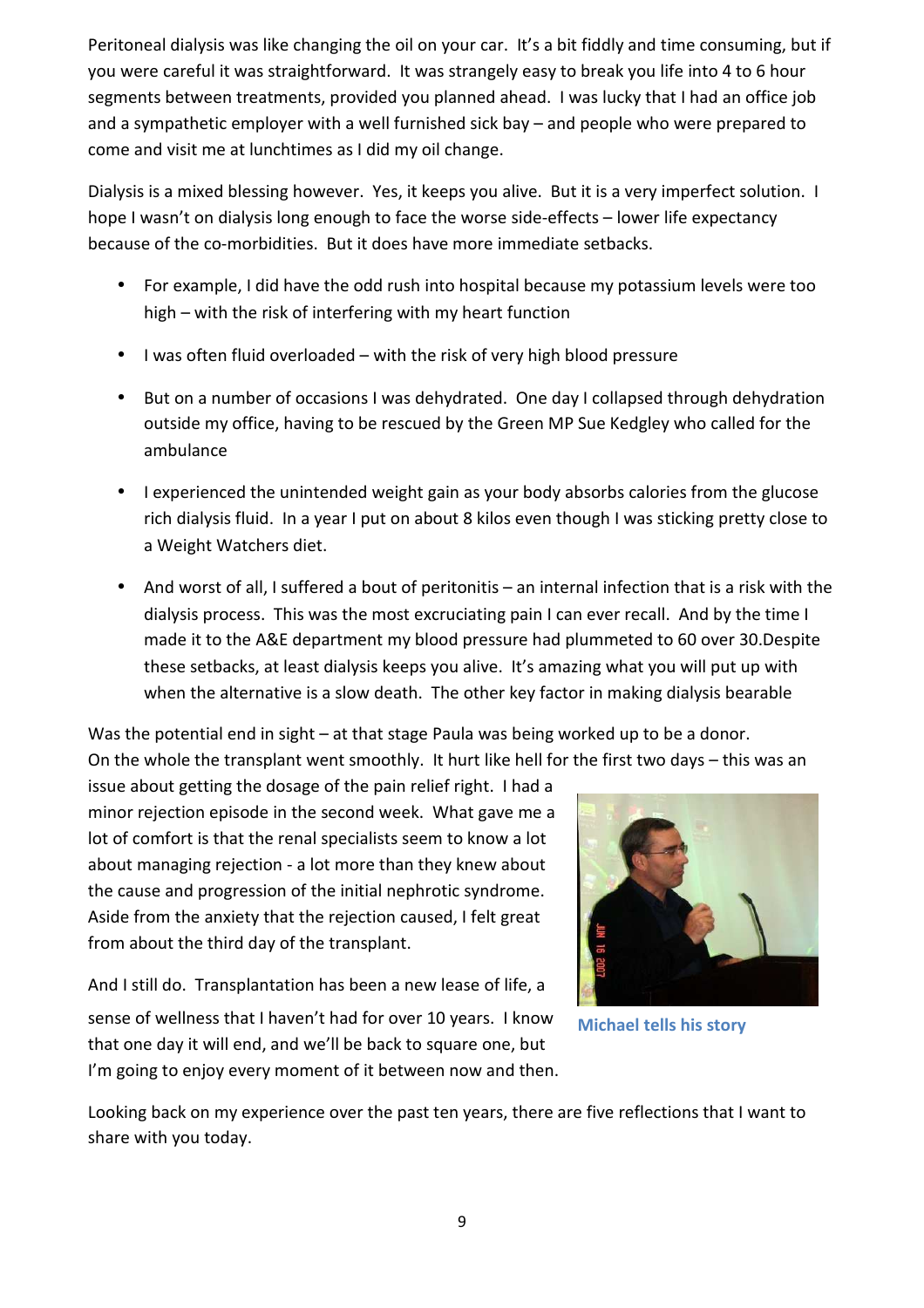First, New Zealand's health system is top class when there is something really wrong with you. It's very easy to moan about the health system – in part because our expectations, and because the stakes are so high. But in my experience the people at the coal face of the health system are professional and responsive while making the inevitable and tough rationing decisions that are inherent in all health systems.

Second, communication is an important issue. Paula and I are reasonably intelligent people. But even so the health system is determined to tell you the minimum that it thinks that you need to know. When my chemotherapy/steroid cocktail failed the second time in 2001, I had no idea that there was another option in the wings. Rather, I had spent the last three months of this regime thinking that this was "it", not even sure what "it" was.

A few years later we found that the dialysis co-ordinator at Wellington Hospital – Helen Hoffman – was someone who was able and willing to spend the time to take you through what you didn't know. She was invaluable in helping us navigate the system and clarify the confusing and uncoordinated messages from the various points of contact. Is there a role for patient advocates – or patient navigators – in the health system? Is this is the potential value-add for regional Kidney Societies?

Third, many of the kidney publications and websites really lack the sense of what it is you're dealing with. There is an awful lot of "jolly-hockey sticks" material out there. Sometimes the material made it seem as if kidney disease and dialysis are lifestyle choices.

I had a number of discussions with the medical specialists about the choice of dialysis versus transplantation. In all of them the doctors mentioned that transplants were a better long term option, but this seemed to refer to the cost or inconvenience of dialysis and the side effects of it. Otherwise there was a picture that you could stay on dialysis "forever". What wasn't really clear is that people on dialysis have significant health complications and much worse life expectancy than transplant patients. I've seen figures subsequently that transplant recipients live, on average, for 17 years. The average life expectancy for dialysis patients is just over 5 years.

We clearly want to provide a supportive and reassuring environment for people with kidney disease who are facing quite a distressing situation. But I wonder sometimes if we over-sanitise it. I also wonder if this matters for attracting live or cadaveric kidney donors.

Fourth, I'd like to touch on the issue of kidney donation. It's clear that the current strategy for kidney donation is not working. As much as the next person, I would like to think that altruistic cadaveric or live donations could provide a solid and reliable foundation for kidney donation in New Zealand. But it's not. In 2006 there were 25 deceased donors, and 47 living kidney donors. This compares to 433 people waiting for a kidney.

In NZ much of the public debate has been about increasing the rate of cadaveric donations. From what I've heard, the focus has been on registers, informed consent, and tensions with families of the recently deceased. Yet, in NZ as well as internationally, it is live donors that are becoming increasingly more important.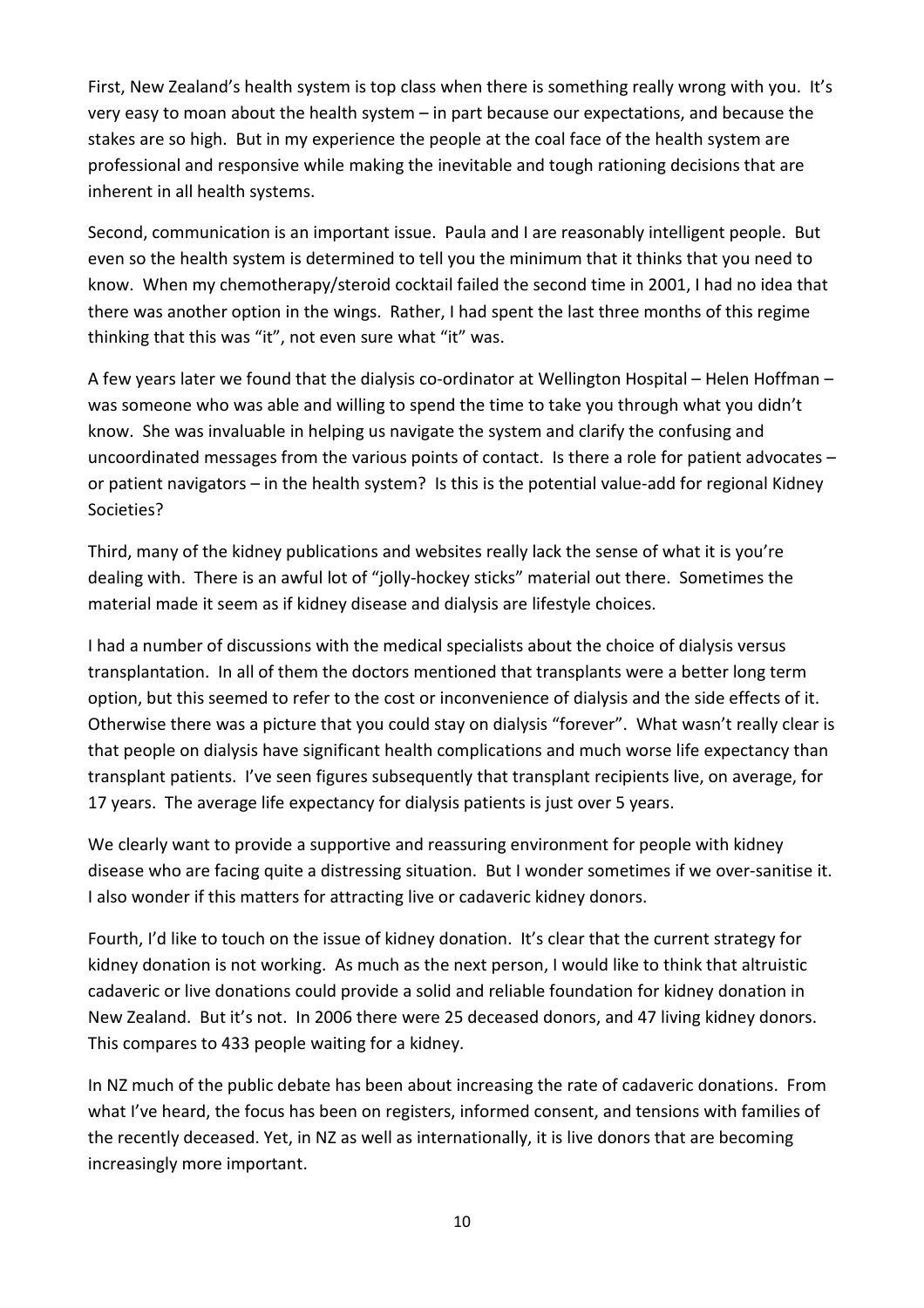The question I haven't really heard in this discussion is: "what would it take to improve the rate of live kidney donation?" I wonder what the answer would be if we didn't rely on family donors, or the strength of family relationships, to provide many of our donors. I wonder what the friends – not the family but the *friends* - of the 433 people on the waiting list would answer. But surely their answers would be the strongest guide to where transplant policy should go.

It was certainly striking that, in my case, it was the immediate family that came forward to see if they could donate a kidney. If we are to increase the rate of donations, will we need to look wider than the immediate family? If so, what would it take to persuade them to come forward?

We should prepare for answers that we might not like.

We could certainly do more to let people know what the real chances of being a donor are. Many people thought it was a sheer statistical fluke that Paula and I were a match. They were astonished to find that the chances for any one person being a donor for someone else is somewhat larger than zero.

We also need to be a lot sharper in our communications about the real health and life expectancy consequences of kidney disease. I find the figures of comparative life expectancy of transplants versus dialysis quite stark, but they are absent from the public discussion. As a result there is no sense of urgency in the debate.

We should also be prepared to accept that altruism is not enough. If what it takes to increase the rate of kidney donation is to pay someone for it, so be it. I'd rather have that than have people die on the waiting list. And I'd much rather have a legal payment for kidneys than the illegal and dangerous black markets that are appearing around the world toady.

Fifth, and finally, through my kidney disease, I have found out a lot about the inner strength of the human being. I have learnt about that irrepressible drive and will to live. I have also learnt that kidney disease doesn't need to get you down. On dialysis, I was able to work full time, to travel overseas for short holidays, and to enjoy our holiday home in the Marlborough Sounds. It couldn't have happened without the support from a whole range of people – such as Baxters Healthcare delivering bags of fluid here, there and everywhere. But if you wanted to make it work, it could.

Life is truly what you make it.

A Special Thank You to Michael and Paula for their generosity and support of the New Zealand Kidney Foundation. Paula's story will be in our September Newsletter.